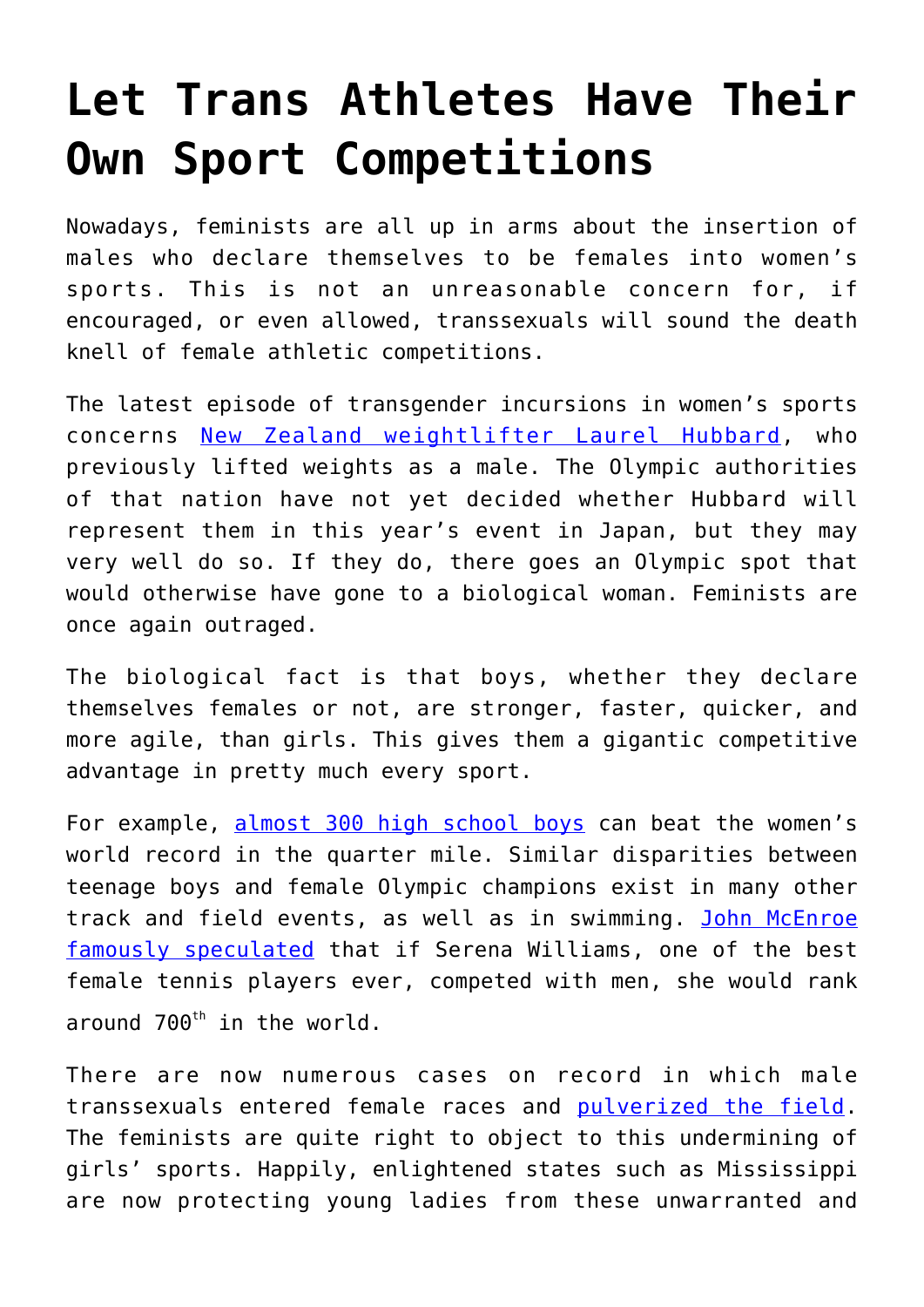unjustified invasions. Republican Mississippi Gov. Tate Reeves just [signed a bill to ban trans athletes](https://www.westernjournal.com/governor-signs-bill-blocking-transgender-competitors-girls-sports/?utm_source=Email&utm_medium=aa-newsletter&utm_campaign=can&utm_content=firefly) from women's sports.

Yet, it was not that long ago that the shoe was on the other feminist foot. Then, they were demanding that [girls be allowed](https://vmsseaglescall.org/1882/opinion/girls-should-be-accepted-on-boys-sports-teams/) [to compete with boys](https://vmsseaglescall.org/1882/opinion/girls-should-be-accepted-on-boys-sports-teams/) in sports such as wrestling. The male wrestlers were appalled. Coming from decent families, boys were told "Don't hit girls (and don't crush them either!)" How to quell this incursion? Start the match flat on your back, lie there, get pinned, and allow the girls to win all the competitions? Take the very opposite tack? The former didn't embarrass them, and the latter went against the grain of civilized order. The result was a despoliation of the sport of wrestling, courtesy of the feminists.

Now, what they were previously doing to male wrestlers is being done to them by the transsexuals. They do not at all appreciate the latter intrusion and are in splendid ignorance of the fact that they were previously guilty of the very same act of trespass. How's that for "mansplaining?"

What about male transsexuals? Are they to have no competitive arenas of their own? Due to their use of estrogen, they are weaker and less competitive than otherwise would have been the case, but still far stronger than undrugged girls. And their female to male counterparts are stronger and thus more competitive than they were before, thanks to doses of testosterone, but still nowhere near the level of males. No, they should not be banished from sports rivalry. They, too, deserve to experience the joys of competition. They should be allowed to organize their own events, whether in high school, college or the Olympics. We already have the Paralympic Games. Why not also organize athletic games for transsexuals?

*Dear Readers,*

—